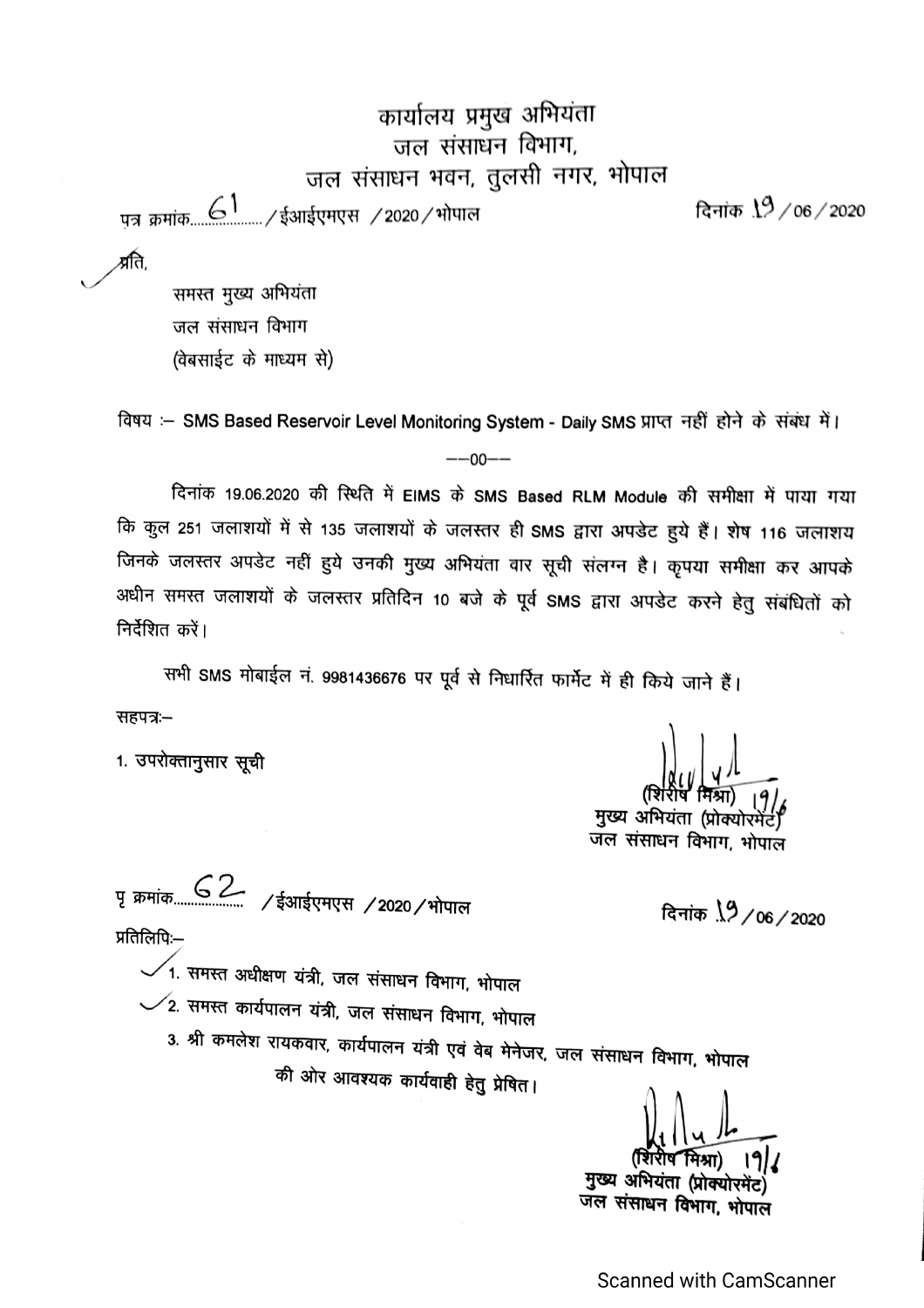## Review of SMS Based Reservoir Level Monitoring Module on Dated 19/06/2020 (List of Reservoir Not Updated )

| S.No                                       | <b>Reservoir Name</b>   | <b>District</b>   | FRL in | Live     | Level (In | Live           | % Live         |  |  |  |
|--------------------------------------------|-------------------------|-------------------|--------|----------|-----------|----------------|----------------|--|--|--|
|                                            |                         |                   |        | Capacity | Mts)      | Capacity       | <b>Storage</b> |  |  |  |
|                                            |                         |                   |        | at FRL   |           | (In MCM)       |                |  |  |  |
|                                            |                         |                   |        |          |           |                |                |  |  |  |
| Chief Engineer Chambal Betwa Basin, Bhopal |                         |                   |        |          |           |                |                |  |  |  |
| $\mathbf{1}$                               | <b>Amahi Tank</b>       | Ashoknagar        | 488.29 | 12.58    | 485.51*   | 5.06           | 40.22          |  |  |  |
| $\mathbf{2}$                               | <b>Bagharru Tank</b>    | Vidisha           | 455    | 10.37    | 451.30*   | 0.9            | 8.67           |  |  |  |
| $\overline{\mathbf{3}}$                    | <b>Banchor Tank</b>     | <b>Raisen</b>     | 159.26 | 7.22     | 155.81*   | 3.56           | 49.3           |  |  |  |
| $\overline{\mathbf{4}}$                    | <b>Bandia Nalla</b>     | Guna              | 425.5  | 13.45    | 422.90*   | 6.67           | 49.59          |  |  |  |
| 5                                          | <b>Bankpura Tank</b>    | Rajgarh           | 406.25 | 18.46    | 401.65*   | N/A            | N/A            |  |  |  |
| 6                                          | Barkhrda Chhajju        | <b>Ashoknagar</b> | 484.95 | 8.95     | 483.00*   | 3.25           | 36.31          |  |  |  |
|                                            | <b>Tank</b>             |                   |        |          |           |                |                |  |  |  |
| $\overline{\mathbf{z}}$                    | <b>Chanderi Dam</b>     | <b>Bhopal</b>     | 100.25 | 5.06     | 94.00*    | 0.12           | 2.37           |  |  |  |
| 8                                          | <b>Doraha Tank</b>      | <b>Sehore</b>     | 469.39 | 15.54    | 464.57*   | 1.42           | 9.13           |  |  |  |
| 9                                          | <b>Garetha Tank</b>     | <b>Vidisha</b>    | 466.75 | 9.6      | 431.50*   | N/A            | N/A            |  |  |  |
| 10                                         | <b>Garetia Tank</b>     | <b>Bhopal</b>     | 434.43 | 12.68    | 428.43*   | N/A            | N/A            |  |  |  |
| 11                                         | <b>Ghoghara Project</b> | <b>Sehore</b>     | 341    | 17.43    | 333.20*   | 0              | N/A            |  |  |  |
|                                            |                         |                   |        |          |           |                |                |  |  |  |
| 12                                         | Ghorapachhar            | <b>Bhopal</b>     | 477.29 | 11.57    | 474.42*   | 6.73           | 58.16          |  |  |  |
|                                            | <b>Tank</b>             |                   |        |          |           |                |                |  |  |  |
| 13                                         | <b>Gorakhpura Tank</b>  | Rajgarh           | 409.9  | 8.84     | 402.10*   | 1              | 11.31          |  |  |  |
| 14                                         | Hathaikheda Dam         | <b>Bhopal</b>     | 474.09 | 15.22    | 471.80*   | 7.96           | 52.29          |  |  |  |
|                                            |                         |                   |        |          |           |                |                |  |  |  |
| 15                                         | <b>Jajon Tank</b>       | Vidisha           | 435.25 | 6.89     | 426.72*   | $\overline{0}$ | N/A            |  |  |  |
| 16                                         | <b>Kaliasote Dam</b>    | <b>Bhopal</b>     | 505.67 | 34.41    | 502.10*   | 20.23          | 58.79          |  |  |  |
| 17                                         | <b>Kerwan Dam</b>       | <b>Bhopal</b>     | 509.93 | 22.56    | 502.20*   | 1.53           | 6.78           |  |  |  |
| 18                                         | <b>Koncha Dam</b>       | <b>Ashoknagar</b> | 455.98 | 18.7     | 448.36*   | 0.91           | 4.86           |  |  |  |
| 19                                         | <b>Makroda Dam</b>      | Guna              | 459.33 | 40.97    | 450.86*   | 1.14           | 2.78           |  |  |  |
| 20                                         | <b>Mogha Tank</b>       | <b>Raisen</b>     | 371.25 | 8.31     | 368.00*   | 3.81           | 45.84          |  |  |  |
| 21                                         | <b>Mola Dam</b>         | <b>Ashoknagar</b> | 144.17 | 11.7     | 135.94*   | 0.46           | 3.93           |  |  |  |
| 22                                         | <b>Mundla Tank</b>      | Rajgarh           | 407.5  | 12.08    | 405.20*   | 3.12           | 25.82          |  |  |  |
| 23                                         | Nagpura Nagjhiri        | <b>Raisen</b>     | 422    | 11.19    | 414.00*   | 1.77           | 15.81          |  |  |  |
|                                            | <b>Tank</b>             |                   |        |          |           |                |                |  |  |  |
| 24                                         | <b>Rajeev Sagar</b>     | Guna              | 469.08 | 16.14    | 459.60*   | 0.95           | 5.88           |  |  |  |
|                                            | (Minor) Tank            |                   |        |          |           |                |                |  |  |  |
| 25                                         | <b>Rampur Dam</b>       | Guna              | 62.05  | 17.7     | 30.48*    | N/A            | N/A            |  |  |  |
| 26                                         | Ratapani Tank           | <b>Raisen</b>     | 459.4  | 14.58    | 456.28*   | 6.7            | 45.95          |  |  |  |
| 27                                         | Rehti Dam               | Vidisha           | 422.65 | 9.06     | 419.20*   | 0.26           | 2.86           |  |  |  |
| 28                                         | Semrakhas Tank          | <b>Raisen</b>     | 464.5  | 6.59     | 459.40*   | 1.68           | 25.49          |  |  |  |
| 29                                         | <b>Upper Palakmati</b>  | Raisen            | 482.5  | 11.03    | 474.20*   | 1.28           | 11.6           |  |  |  |
|                                            | <b>Tank</b>             |                   |        |          |           |                |                |  |  |  |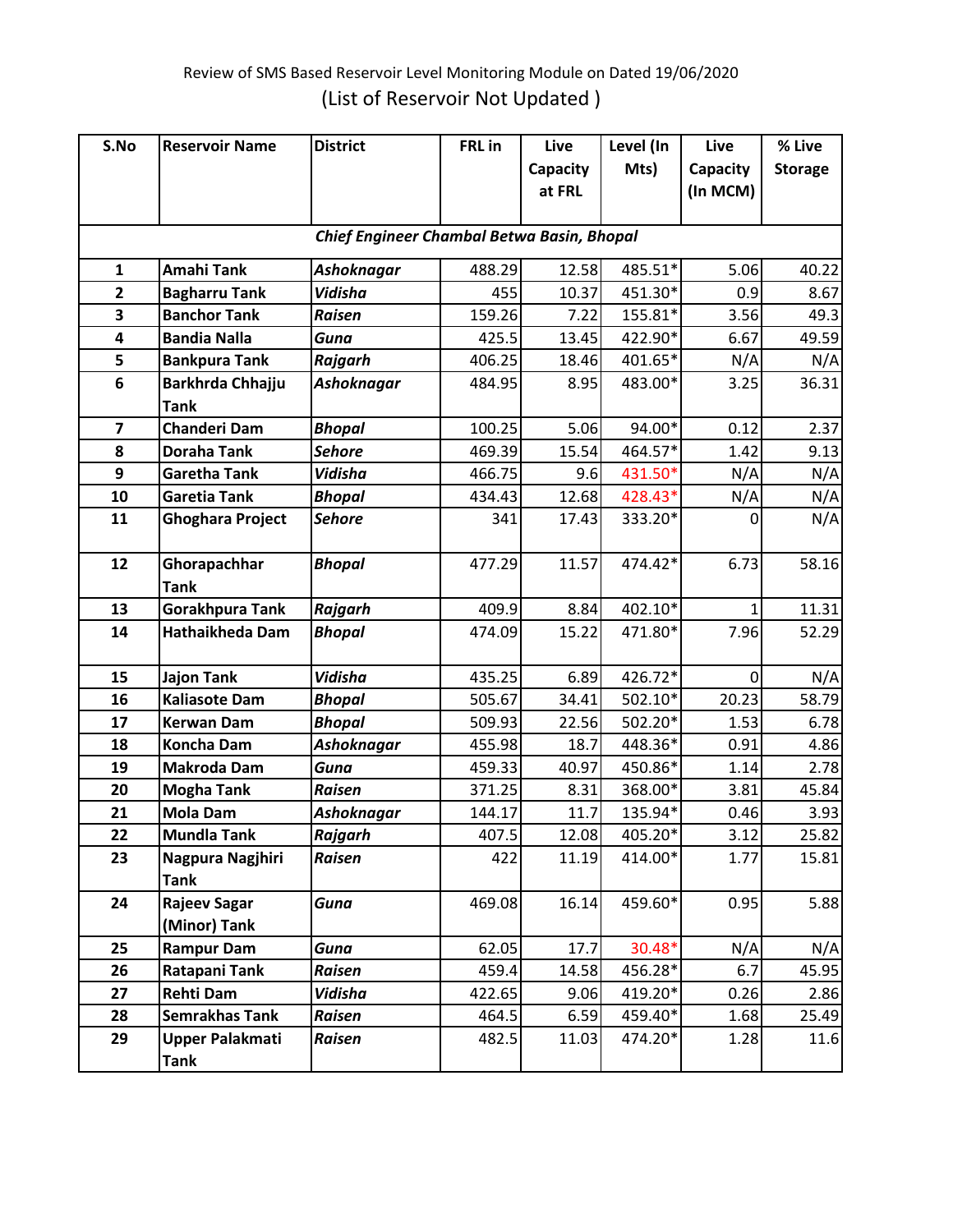|                         | Chief Engineer Dhasan Ken Basin, Sagar           |                   |        |          |           |                |                |  |  |  |  |
|-------------------------|--------------------------------------------------|-------------------|--------|----------|-----------|----------------|----------------|--|--|--|--|
| S.No                    | <b>Reservoir Name</b>                            | <b>District</b>   | FRL in | Live     | Level (In | Live           | % Live         |  |  |  |  |
|                         |                                                  |                   |        | Capacity | Mts)      | Capacity       | <b>Storage</b> |  |  |  |  |
|                         |                                                  |                   |        | at FRL   |           | (In MCM)       |                |  |  |  |  |
| $\mathbf{1}$            | <b>Baruwa Nalla</b>                              | <b>Tikamgarh</b>  | 252.15 | 16.48    | 249.80*   | 9.18           | 55.7           |  |  |  |  |
| $\mathbf{2}$            | <b>Burha Tak</b>                                 | <b>Chhatarpur</b> | 311.87 | 10.37    | 266.80*   | N/A            | N/A            |  |  |  |  |
| $\overline{\mathbf{3}}$ | <b>DEvendra Nagar</b><br><b>Tank</b>             | Panna             | 47.85  | 10.1     | 44.18*    | 3.01           | 29.8           |  |  |  |  |
| $\overline{\mathbf{4}}$ | <b>Dharam Sagar</b>                              | <b>Tikamgarh</b>  | 299.6  | 12.23    | 297.00*   | 4.25           | 34.75          |  |  |  |  |
| 5                       | <b>Tank</b><br><b>Dharoli Tank</b>               | <b>Damoh</b>      | 406.67 | 4.87     | 399.33*   | 0.27           | 5.54           |  |  |  |  |
| 6                       | <b>Gwal Sagar Tank</b>                           | <b>Tikamgarh</b>  | 304.8  | 10.26    | 299.61*   | $\overline{0}$ | N/A            |  |  |  |  |
| $\overline{\mathbf{z}}$ | <b>Kesli Tank</b>                                | <b>Sagar</b>      | 484.2  | 15.35    | 480.50*   | 5.2            | 33.87          |  |  |  |  |
| 8                       | <b>Lipri Tank</b>                                | Panna             | 385.95 | 7.08     | 383.80*   | 2.54           | 35.87          |  |  |  |  |
| 9                       | <b>Mala Tank</b>                                 | <b>Damoh</b>      | 355.39 | 16.87    | 350.52*   | 2.43           | 14.4           |  |  |  |  |
| 10                      | <b>Mansurwari Tank</b>                           | <b>Sagar</b>      | 454.45 | 11.23    | 445.73*   | 0.69           | 6.14           |  |  |  |  |
| 11                      | Nandanwada Tank                                  | <b>Tikamgarh</b>  | 308.61 | 23.76    | 305.65*   | 4.1            | 17.25          |  |  |  |  |
| 12                      | <b>Pawai Medium</b><br><b>Irrigation Project</b> | Panna             | 340.5  | 122.25   | 338.20*   | 86.83          | 71.02          |  |  |  |  |
| 13                      | Rajendra Sagar<br>Dam                            | <b>Tikamgarh</b>  | 359.05 | 16.99    | 356.61*   | 4.63           | 27.25          |  |  |  |  |
| 14                      | Rangawan Dam                                     | <b>Chhatarpur</b> | 233.17 | 155.19   | 227.65*   | 57.06          | 36.76          |  |  |  |  |
| 15                      | <b>Samnapur Tank</b>                             | <b>Sagar</b>      | 455    | 16.85    | 449.00*   | 2.37           | 14.06          |  |  |  |  |
| 16                      | <b>Satdhara Tank</b>                             | <b>Sagar</b>      | 455.25 | 9.73     | 449.50*   | 1.15           | 11.81          |  |  |  |  |
| 17                      | <b>Sonpur Medium</b><br>Project                  | <b>Sagar</b>      | 527.4  | 23.89    | 525.90*   | 17.37          | 72.7           |  |  |  |  |
| 18                      | Surajpura Medium<br>Project                      | <b>Sagar</b>      | 522.3  | 26.22    | 519.80*   | 16.26          | 62.01          |  |  |  |  |
| 19                      | <b>Tejgarh Tank</b>                              | <b>Damoh</b>      | 362.35 | 5.71     | 351.98*   | $\overline{0}$ | N/A            |  |  |  |  |
| 20                      | <b>Tikari Tank</b>                               | <b>Sagar</b>      | 519.9  | 16.96    | 514.20*   | 3.21           | 18.92          |  |  |  |  |
| 21                      | <b>Tinsimarpani Tank</b>                         | <b>Sagar</b>      | 463.9  | 5.81     | 453.50*   | 0.18           | 3.09           |  |  |  |  |
| 22                      | Umehi Nalla Tank                                 | Panna             | 392.5  | 7.37     | 388.50*   | 1.83           | 24.83          |  |  |  |  |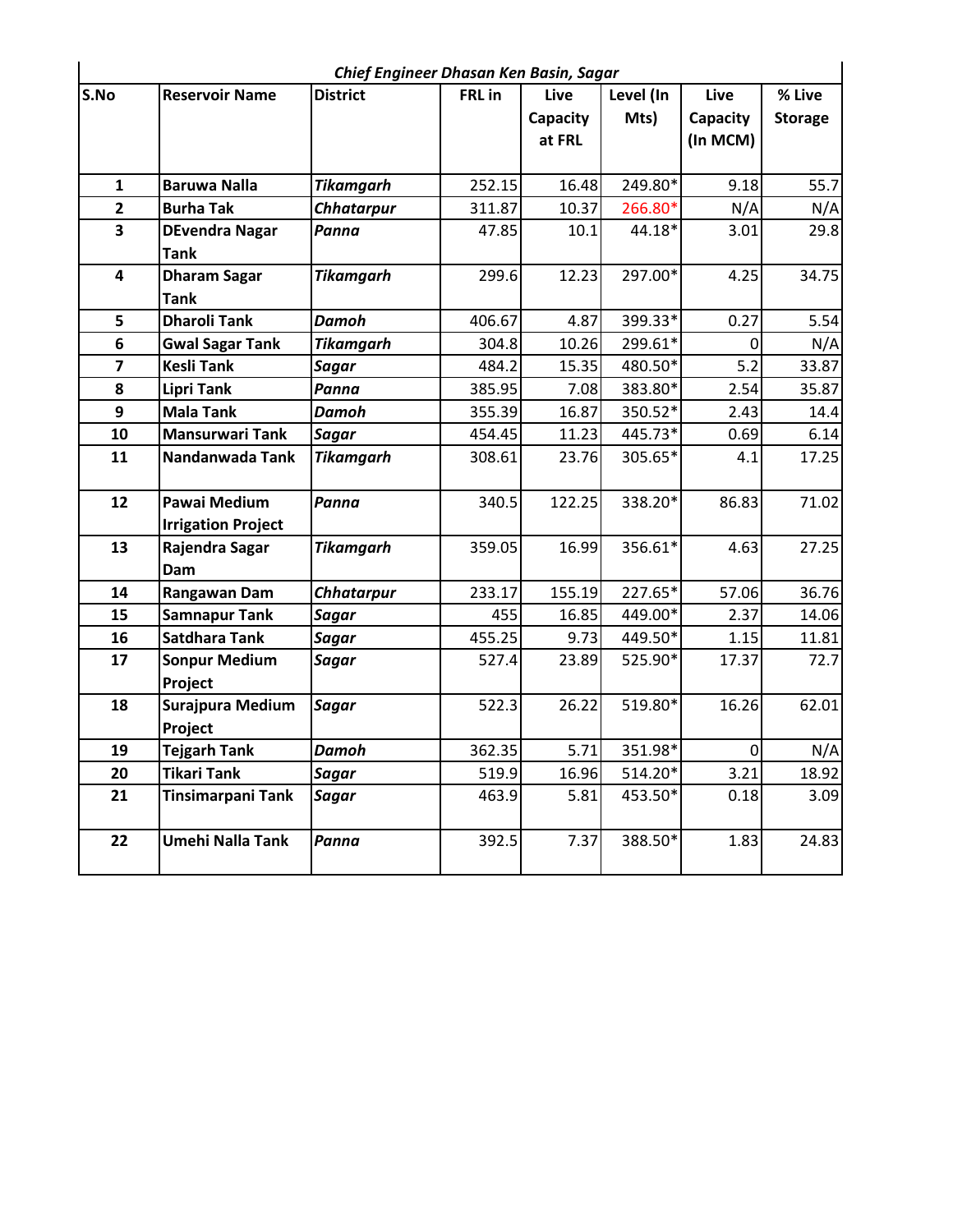|              | <b>Chief Engineer Ganga Basin, Rewa</b> |                 |               |                            |                   |                              |                          |  |  |  |  |  |
|--------------|-----------------------------------------|-----------------|---------------|----------------------------|-------------------|------------------------------|--------------------------|--|--|--|--|--|
| S.No         | <b>Reservoir Name</b>                   | <b>District</b> | <b>FRL</b> in | Live<br>Capacity<br>at FRL | Level (In<br>Mts) | Live<br>Capacity<br>(In MCM) | % Live<br><b>Storage</b> |  |  |  |  |  |
| $\mathbf{1}$ | Andhiyari Sagar<br><b>Tank</b>          | Satna           | 357.1         | 10.1                       | 355.90*           | 6.64                         | 65.74                    |  |  |  |  |  |
| $\mathbf{2}$ | <b>Gurma Tank</b>                       | Rewa            | 324.91        | 36.09                      | 320.83*           | 12.8                         | 35.46                    |  |  |  |  |  |
| 3            | Jarmora Tank                            | Rewa            | 339.54        | 17.53                      | 332.35*           | 0.1                          | 0.57                     |  |  |  |  |  |
| 4            | Johila Dam                              | Anuppur         | 47.56         | 7.99                       | $42.00*$          | 2.64                         | 33.04                    |  |  |  |  |  |
| 5            | <b>Lilgee Tank</b>                      | Satna           | 354.92        | 2.2                        | 352.15*           | 1.4                          | 63.63                    |  |  |  |  |  |
| 6            | Mahan Dam                               | Sidhi           | 325           | 149.76                     | 324.00*           | 131.69                       | 87.93                    |  |  |  |  |  |
| 7            | <b>Mahroi Tank</b>                      | Umaria          | 59.74         | 4.7                        | 55.93*            | 0.75                         | 15.95                    |  |  |  |  |  |
| 8            | <b>Marhi Tank</b>                       | Singroli        | 115.65        | 12.77                      | 112.40*           | 8                            | 62.64                    |  |  |  |  |  |
| 9            | Naktara Dam                             | Satna           | 309.12        | 3.22                       | 306.50*           | 1.36                         | 42.23                    |  |  |  |  |  |
| 10           | <b>Umrar Tank</b>                       | Umaria          | 503.52        | 16.7                       | 501.09*           | 9.49                         | 56.82                    |  |  |  |  |  |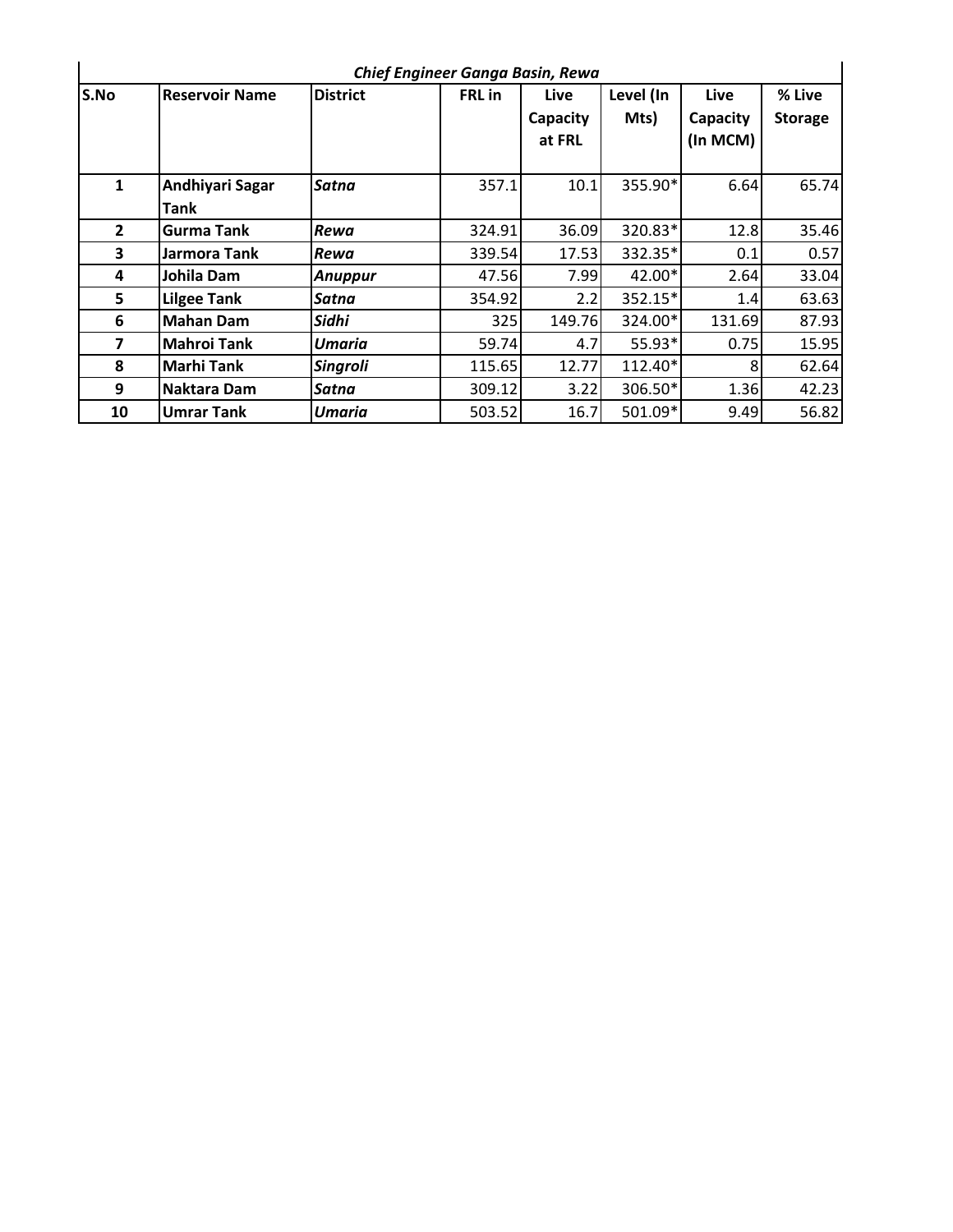|              | Chief Engineer Narmada Tapti Basin, Indore |                 |               |                                   |                   |                              |                          |  |  |  |  |  |
|--------------|--------------------------------------------|-----------------|---------------|-----------------------------------|-------------------|------------------------------|--------------------------|--|--|--|--|--|
| S.No         | <b>Reservoir Name</b>                      | <b>District</b> | <b>FRL</b> in | <b>Live</b><br>Capacity<br>at FRL | Level (In<br>Mts) | Live<br>Capacity<br>(In MCM) | % Live<br><b>Storage</b> |  |  |  |  |  |
| $\mathbf{1}$ | Chambleshwar<br>Tank                       | <b>Neemuch</b>  | 481.5         | 10.99                             | 476.80*           | N/A                          | N/A                      |  |  |  |  |  |
| $\mathbf{2}$ | <b>Ganeshpura Tank</b>                     | <b>Shajapur</b> | 387.9         | 13.96                             | 381.70*           | 0.27                         | 1.93                     |  |  |  |  |  |
| 3            | Hameriya Tank                              | <b>Neemuch</b>  | 447.3         | 6.37                              | 441.00*           | N/A                          | N/A                      |  |  |  |  |  |
| 4            | Koteshwar<br>Imlipada Tank                 | Ratlam          | 471.1         | 9.22                              | 464.05*           | 0.43                         | 4.66                     |  |  |  |  |  |
| 5            | <b>Thikariya Medium</b><br>Project         | l Neemuch       | 440.5         | 16.57                             | 436.13*           | N/A                          | N/A                      |  |  |  |  |  |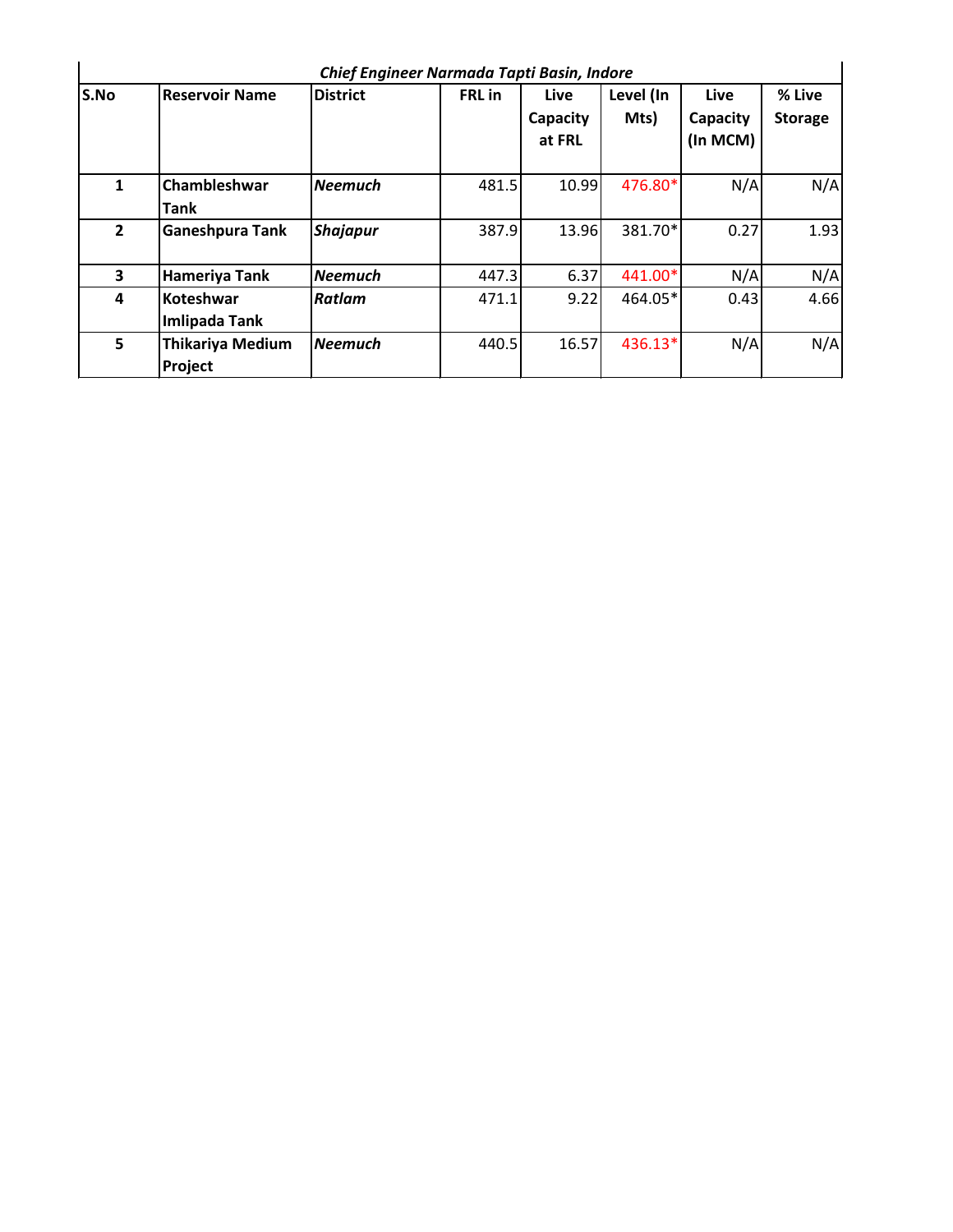| <b>Chief Engineer Rajghat Canal Project, Datia</b> |                       |                  |               |          |           |          |                |  |  |  |  |
|----------------------------------------------------|-----------------------|------------------|---------------|----------|-----------|----------|----------------|--|--|--|--|
| lS.No                                              | <b>Reservoir Name</b> | <b>IDistrict</b> | <b>FRL</b> in | Live     | Level (In | Live     | % Live         |  |  |  |  |
|                                                    |                       |                  |               | Capacity | Mts)      | Capacity | <b>Storage</b> |  |  |  |  |
|                                                    |                       |                  |               | at FRL   |           | (In MCM) |                |  |  |  |  |
|                                                    |                       |                  |               |          |           |          |                |  |  |  |  |
|                                                    | Madikheda Dam         | <b>Shivpuri</b>  | 346.25        | 834.83   | 336.50*   | 360.32   | 43.16          |  |  |  |  |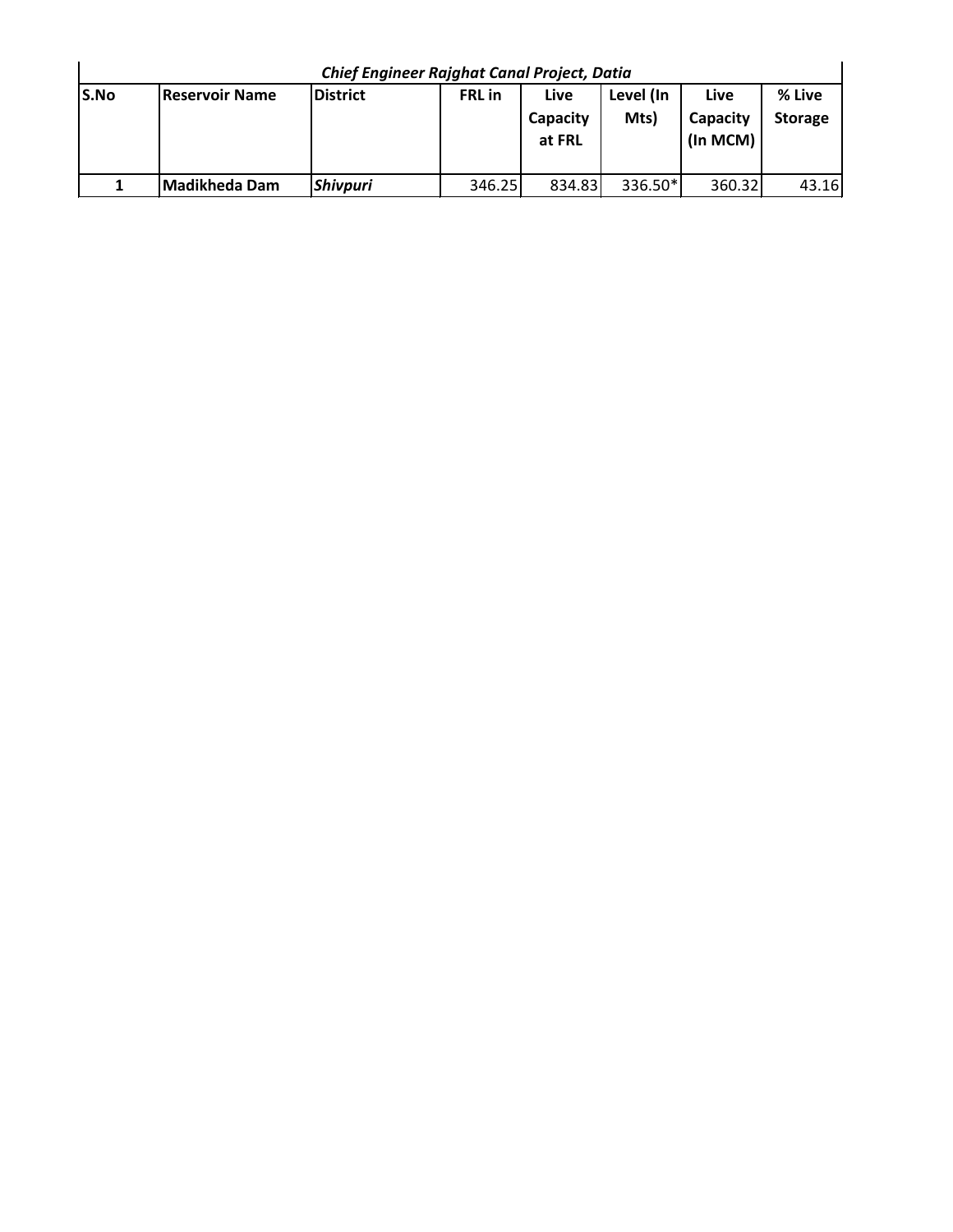| Chief Engineer Wainganga Basin, Seoni |                        |                  |        |          |           |          |                |  |  |
|---------------------------------------|------------------------|------------------|--------|----------|-----------|----------|----------------|--|--|
| S.No                                  | <b>Reservoir Name</b>  | <b>District</b>  | FRL in | Live     | Level (In | Live     | % Live         |  |  |
|                                       |                        |                  |        | Capacity | Mts)      | Capacity | <b>Storage</b> |  |  |
|                                       |                        |                  |        | at FRL   |           | (In MCM) |                |  |  |
|                                       |                        |                  |        |          |           |          |                |  |  |
| $\mathbf{1}$                          | <b>Amadi Tank</b>      | <b>Katni</b>     | 390.75 | 6.58     | 385.98*   | 0.44     | 6.68           |  |  |
| $\overline{2}$                        | <b>Amehata Tank</b>    | <b>Katni</b>     | 175.85 | 7.07     | 173.76*   | 3.19     | 45.12          |  |  |
| $\overline{\mathbf{3}}$               | <b>Bahoriband Tank</b> | <b>Katni</b>     | 158.19 | 34.52    | 155.85*   | 17.7     | 51.27          |  |  |
| 4                                     | <b>Barnoo Tank</b>     | <b>Jabalpur</b>  | 417.57 | 9.3      | 415.56*   | 6.78     | 72.9           |  |  |
| 5                                     | <b>Bhitrigarh Tank</b> | <b>Katni</b>     | 460.85 | 5.25     | 452.32*   | 0.33     | 6.28           |  |  |
| 6                                     | <b>Bijna Tank</b>      | <b>Seoni</b>     | 617.82 | 8.55     | 613.80*   | 2.94     | 34.38          |  |  |
| $\overline{\mathbf{z}}$               | <b>Bori Tank</b>       | <b>Seoni</b>     | 114.9  | 9.98     | 112.50*   | 4.47     | 44.78          |  |  |
| 8                                     | <b>Chichbund Tank</b>  | Seoni            | 552.6  | 6.93     | 549.70*   | 2.69     | 38.81          |  |  |
| 9                                     | <b>Dandana Tank</b>    | <b>Dindori</b>   | 674.39 | 11.53    | 666.60*   | 1.3      | 11.27          |  |  |
| 10                                    | <b>Dargarh Tank</b>    | <b>Jabalpur</b>  | 541.3  | 13.9     | 525.90*   | 1.15     | 8.27           |  |  |
| 11                                    | <b>Datla Tank</b>      | <b>Katni</b>     | 434.95 | 7.3      | 429.15*   | 1.79     | 24.52          |  |  |
| 12                                    | <b>Dhuandhar Tank</b>  | <b>Mandla</b>    | 482.19 | 5.1      | 477.43*   | 1.32     | 25.88          |  |  |
| 13                                    | Kanhargoa Tank         | Chindwara        | 713.8  | 23.06    | 710.00*   | 8.1      | 35.12          |  |  |
| 14                                    | <b>Madai Tank</b>      | <b>Jabalpur</b>  | 409.5  | 8.21     | 406.39*   | 3.28     | 39.95          |  |  |
| 15                                    | <b>Roomal Dam</b>      | <b>Seoni</b>     | 371.96 | 6.4      | 370.00*   | 4.05     | 63.28          |  |  |
| 16                                    | <b>Sagar Nadi Tank</b> | <b>Seoni</b>     | 552.14 | 5.1      | 551.68*   | 4.57     | 89.6           |  |  |
| 17                                    | <b>Sagona Tank</b>     | <b>Katni</b>     | 454.2  | 7.98     | 451.82*   | 3.87     | 48.49          |  |  |
| 18                                    | <b>Saroth Tank</b>     | <b>Chindwara</b> | 682.6  | 6.68     | 678.00*   | 1.39     | 20.8           |  |  |
| 19                                    | <b>Simrar Tank</b>     | <b>Katni</b>     | 408.66 | 12.36    | 407.00*   | 6.01     | 48.62          |  |  |
| 20                                    | <b>Thanwar Dam</b>     | <b>Mandla</b>    | 481.1  | 123.53   | 477.22*   | 62.73    | 50.78          |  |  |
| 21                                    | Waghya Nalla Tank      | Chindwara        | 417.39 | 7.72     | 410.50*   | 1.83     | 23.7           |  |  |
|                                       |                        |                  |        |          |           |          |                |  |  |
| 22                                    | Wainganga (Sanjay      | <b>Seoni</b>     | 519.38 | 410      | 513.20*   | 162.9    | 39.73          |  |  |
|                                       | Sarovar)               |                  |        |          |           |          |                |  |  |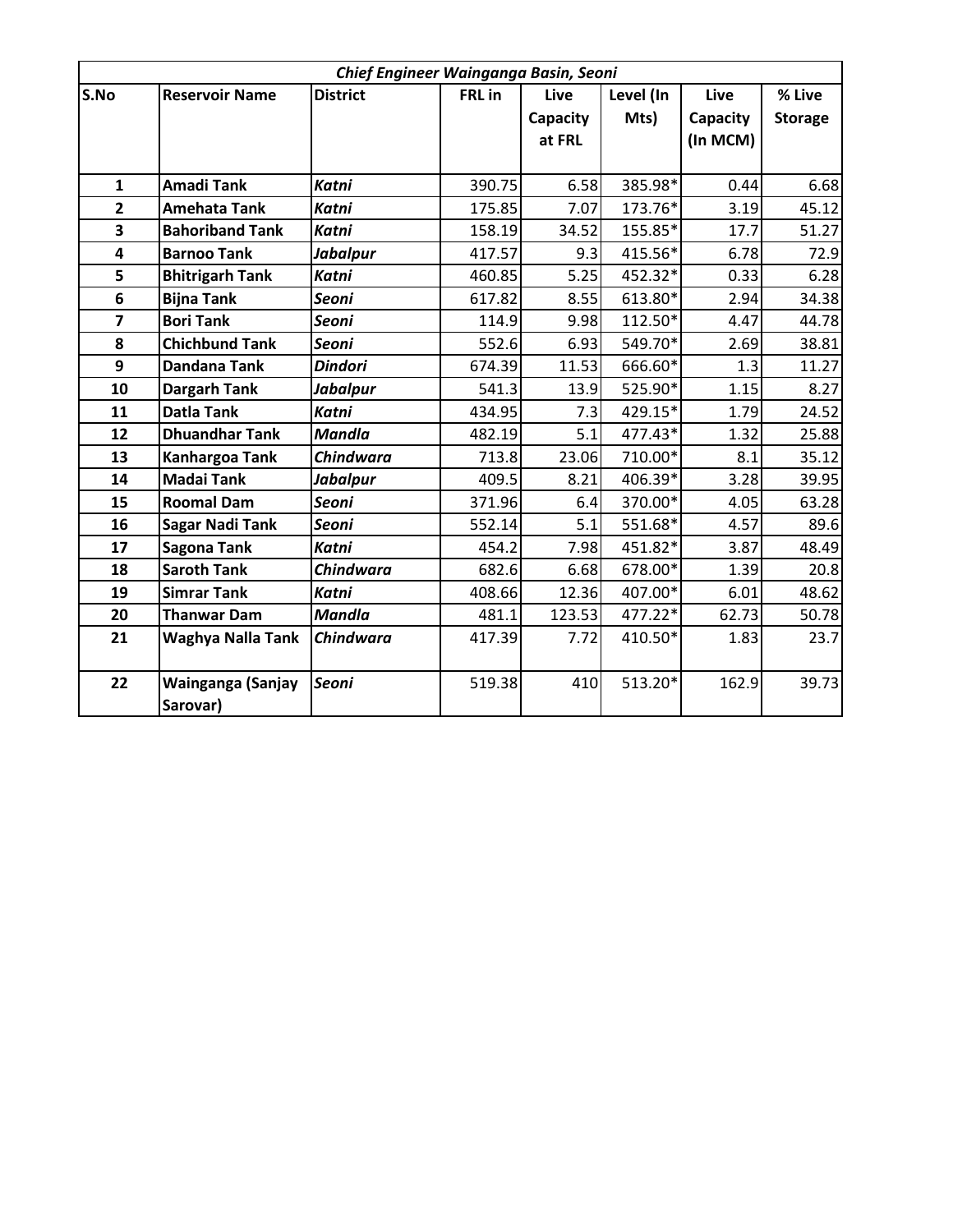|              | Chief Engineer WRD, Hoshangabad |                 |               |                            |                   |                              |                          |  |  |  |  |  |  |
|--------------|---------------------------------|-----------------|---------------|----------------------------|-------------------|------------------------------|--------------------------|--|--|--|--|--|--|
| S.No         | <b>Reservoir Name</b>           | <b>District</b> | <b>FRL</b> in | Live<br>Capacity<br>at FRL | Level (In<br>Mts) | Live<br>Capacity<br>(In MCM) | % Live<br><b>Storage</b> |  |  |  |  |  |  |
| 1            | <b>Bakud Tank</b>               | <b>Betul</b>    | 1005.5        | 8.7                        | 997.00*           | 0.47                         | 5.4                      |  |  |  |  |  |  |
| $\mathbf{2}$ | <b>Bundala Dam</b>              | <b>Betul</b>    | 734.55        | 18.57                      | 730.30*           | 6.75                         | 36.34                    |  |  |  |  |  |  |
| 3            | <b>Chandora Dam</b>             | <b>Betul</b>    | 685.95        | 16.48                      | 681.70*           | 4.04                         | 24.51                    |  |  |  |  |  |  |
| 4            | <b>Godhna Tank</b>              | <b>Betul</b>    | 74.75         | 8.1                        | 68.00*            |                              | N/A                      |  |  |  |  |  |  |
| 5            | Imli Dhana Tank                 | Harda           | 321.3         | 8.47                       | 315.20*           |                              | N/A                      |  |  |  |  |  |  |
| 6            | <b>Parasdoh Tank</b>            | <b>Betul</b>    | 639.1         | 69.82                      | 635.85*           | 40.28                        | 57.69                    |  |  |  |  |  |  |
| 7            | <b>Ranipur Tank</b>             | <b>Betul</b>    | 464.75        | 9.31                       | 451.80*           | 0.41                         | 4.4                      |  |  |  |  |  |  |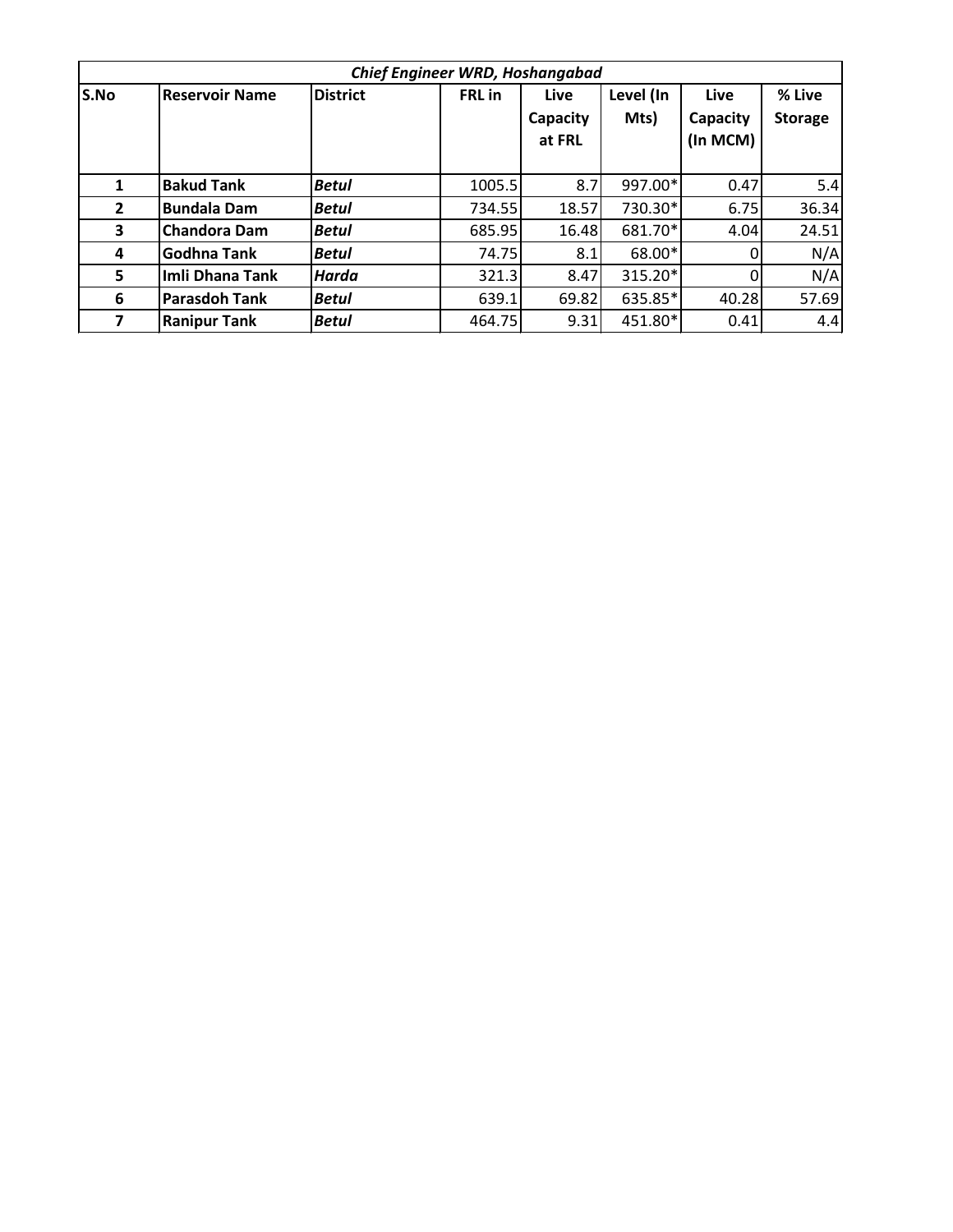|                | Chief Engineer Yamuna Basin, Gwalior |                 |        |             |             |          |                |  |  |  |  |
|----------------|--------------------------------------|-----------------|--------|-------------|-------------|----------|----------------|--|--|--|--|
| S.No           | <b>Reservoir Name</b>                | <b>District</b> | FRL in | <b>Live</b> | <b>Live</b> | % Live   |                |  |  |  |  |
|                |                                      |                 |        | Capacity    | Mts)        | Capacity | <b>Storage</b> |  |  |  |  |
|                |                                      |                 |        | at FRL      |             | (In MCM) |                |  |  |  |  |
|                |                                      |                 |        |             |             |          |                |  |  |  |  |
| $\mathbf{1}$   | Akhajhiri Dam                        | Shivpuri        | 124.96 | 9.87        | 122.83*     | 3.1      | 31.4           |  |  |  |  |
| $\overline{2}$ | <b>Alapur Tank</b>                   | <b>Gwalior</b>  | 217.02 | 7.63        | 213.06*     | 0.07     | 0.91           |  |  |  |  |
| 3              | <b>Ander Tank</b>                    | <b>Shivpuri</b> | 153    | 4.51        | 152.17*     | 3.16     | 70.06          |  |  |  |  |
| 4              | <b>Bairad Tank</b>                   | Shivpuri        | 97.25  | 5.85        | 95.40*      | 2.7      | 46.15          |  |  |  |  |
| 5              | <b>Bhagora Tank</b>                  | <b>Shivpuri</b> | 323.68 | 6.04        | 320.32*     | 1.27     | 21.02          |  |  |  |  |
| 6              | <b>Budhna Dam</b>                    | <b>Shivpuri</b> | 103    | 13.84       | 96.70*      | 2.99     | 21.6           |  |  |  |  |
| $\overline{7}$ | <b>Dinara Tank</b>                   | <b>Shivpuri</b> | 65.38  | 13.14       | 63.09*      | 3.87     | 29.45          |  |  |  |  |
| 8              | Jakha Simariya                       | <b>Gwalior</b>  | 266.85 | 4.31        | 260.00*     | 0.08     | 1.85           |  |  |  |  |
|                | <b>Tank</b>                          |                 |        |             |             |          |                |  |  |  |  |
| 9              | <b>Madhar Tank</b>                   | <b>Shivpuri</b> | 160.85 | 8.78        | 156.97*     | 2.5      | 28.47          |  |  |  |  |
| 10             | Nagda Tank                           | <b>Shivpuri</b> | 70.25  | 12.23       | 63.10*      | N/A      | N/A            |  |  |  |  |
| 11             | <b>Paronch Dam</b>                   | <b>Shivpuri</b> | 156.66 | 15.75       | 150.93*     | 0.96     | 6.09           |  |  |  |  |
| 12             | Pehsari Dam                          | <b>Gwalior</b>  | 334.36 | 44.25       | 332.94*     | 33.97    | 76.76          |  |  |  |  |
| 13             | <b>Pillowa Dam</b>                   | <b>Morena</b>   | 168.09 | 16.95       | 168.09*     | 16.99    | 100            |  |  |  |  |
| 14             | <b>Ramowa Tank</b>                   | <b>Gwalior</b>  | 225.55 | 12.82       | 220.06*     | 1.99     | 15.52          |  |  |  |  |
| 15             | <b>Upper Kaketo Dam</b>              | <b>Sheopur</b>  | 370    | 52.24       | 362.70*     | N/A      | N/A            |  |  |  |  |
|                |                                      |                 |        |             |             |          |                |  |  |  |  |